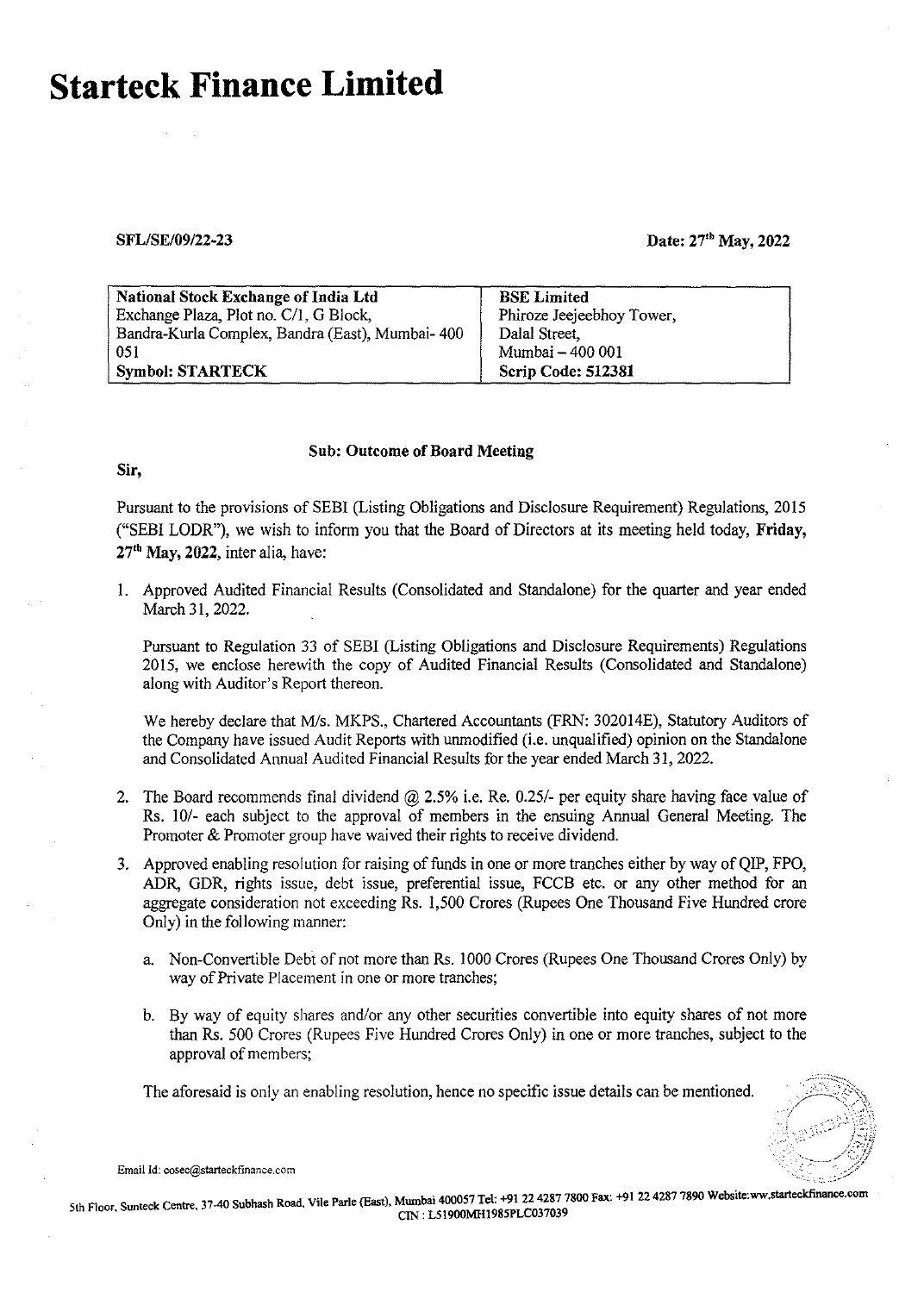# **Starteck Finance Limited**

4. Appointed Mr. Veeraraghavan N., Practicing Company Secretary as Secretarial Auditor of the Company for the financial year 2022-23.

**Brief Profile:** Veeraraghavan N. (ACS 6911), is an Associate member of the Institute of Company Secretaries of India and also holds Bachelor degree in Science and Law. He is in practise in the field of Company Law matters for the last twenty years. He has adequate exposure in attending to other matters in the field of FEMA, Company Law Board, appearance before Regional Director etc.

5. Reappointment of Independent Director.

Mr. Gautam Panchal (DIN: 07826634) has been reappointed as an Independent Director of the Company, for a second term of 5 (five) years, effective from June 28, 2022, subject to shareholders' approval at the ensuing Annual General Meeting. Mr. Gautam Panchal is not debarred from holding the office of a Director by virtue of any SEBI order or any other authority.

The meeting of the Board of Directors commenced at  $\mathcal{L}$ .  $\mathcal{O}O$  p.m. and concluded at  $\mathcal{L}^{1,2}\mathcal{O}$  p.m.

This is for your information and records.

# **For Starteck Finance Limited**

**Company Secretary Company Secretary** 

**Email Id: cosec@starteckfinance.com**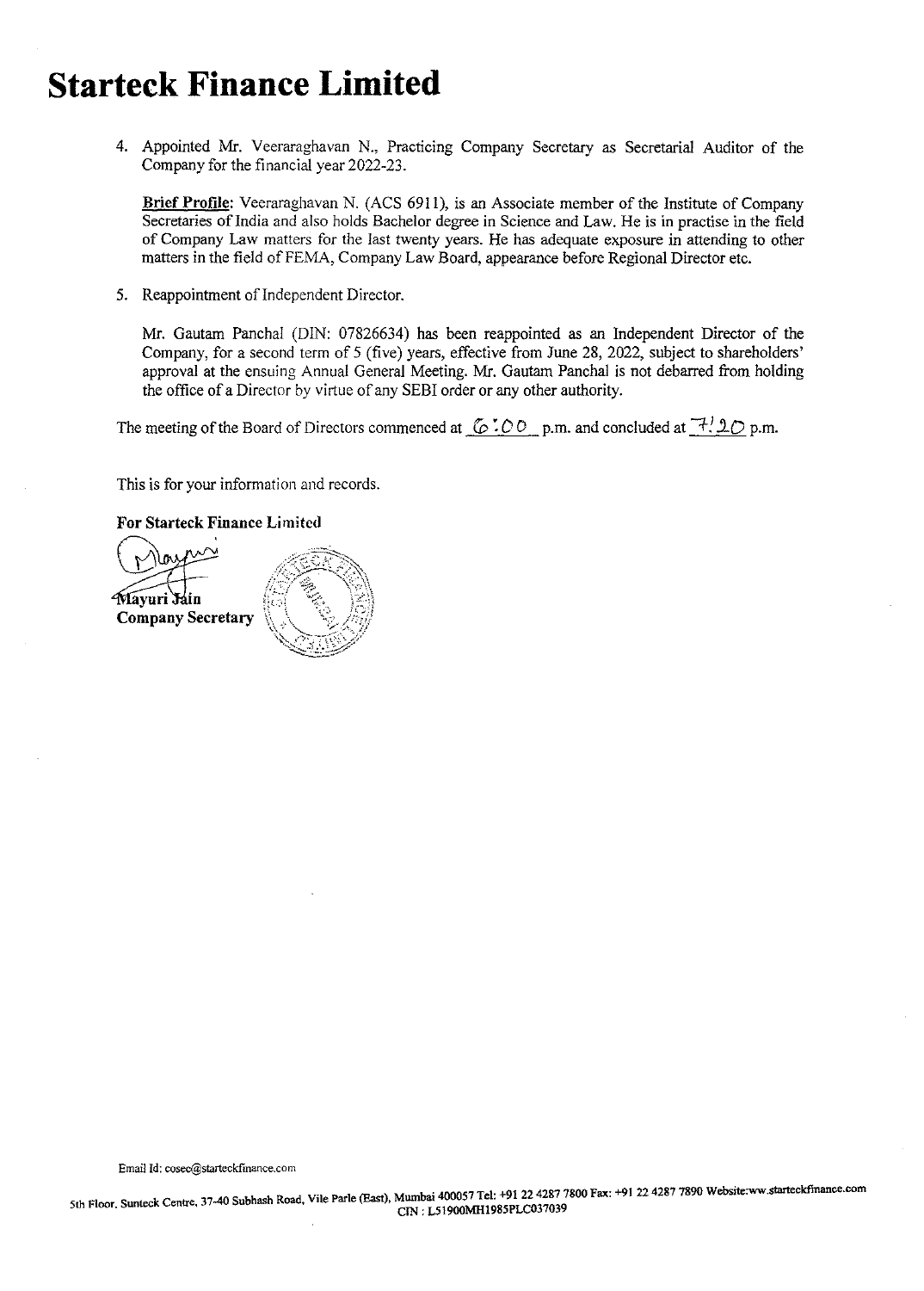Regd. Office: 5th Floor, Sunteck Centre, 37-40 Subhash Road, Vile Parle (East), Mumbai 400057 CIN:L51900MHl985PLC037039, Email add: cosec@starteckfinance.com,website: www.starteckfinance.com, Tel:+91 22 4287 7800, Fax:+91 22 4287 7890

Audited Financial Results for the Quarter and Year Ended 31st March, 2022 **(Rs. in lakhs)** (Rs. in lakhs)

|                |                                                                         | <b>CONSOLIDATED</b> |                      |             |                   | <b>STANDALONE</b> |                      |                  |             |                   |             |
|----------------|-------------------------------------------------------------------------|---------------------|----------------------|-------------|-------------------|-------------------|----------------------|------------------|-------------|-------------------|-------------|
| Sr.            | Particulars                                                             |                     | <b>Ouarter Ended</b> |             | <b>Year Ended</b> |                   | <b>Quarter Ended</b> |                  |             | <b>Year Ended</b> |             |
| No.            |                                                                         | 31-Mar-2022         | 31-Dec-2021          | 31-Mar-2021 | 31-Mar 2022       | 31-Mar-2021       | 31-Mar-2022          | 31-Dec-2021      | 31-Mar-2021 | 31-Mar 2022       | 31-Mai-2021 |
|                |                                                                         | Audited             | <b>Unaudited</b>     | Audited     | <b>Audited</b>    | Audited           | Audited              | <b>Unaudited</b> | Audited     | <b>Audited</b>    | Audited     |
|                | lIncome                                                                 |                     |                      |             |                   |                   |                      |                  |             |                   |             |
|                | (a) Revenue from Operations                                             |                     |                      |             |                   |                   |                      |                  |             |                   |             |
|                | (i) Interest Income                                                     | 460.02              | 398.95               | 3,114,64    | 2,801.89          | 4,093.02          | 460.03               | 398.91           | 277.83      | 1,545.85          | 1,209.56    |
|                | (ii) Dividend Income                                                    | 5.00                | 7.40                 |             | 12.40             |                   | 11.40                | 7.40             |             | 18.80             |             |
|                | (iii) Fees and Commission Income                                        | 13.41               | 1.85                 | 1.08        | 23.98             | 5.56              | 13.41                | 1.85             | 1.08        | 23.98             | 5.56        |
|                | Total Revenue from Operations (a)                                       | 478.44              | 408.20               | 3,115.72    | 2,838.28          | 4,098.58          | 484.84               | 408.16           | 278.91      | 1,538.63          | 1,215.12    |
|                | $(b)$ Other Income (Refer Note No 4)                                    | 45.00               |                      |             | 56.50             | 3,512.78          | 45.00                |                  |             | 56.50             | 3,512.78    |
|                | Total Income(a+b)                                                       | 523.43              | 408.20               | 3,115.72    | 2,894.77          | 7,611.36          | 529.84               | 408.16           | 278.91      | 1,645.13          | 4,727.90    |
|                | Expenses                                                                |                     |                      |             |                   |                   |                      |                  |             |                   |             |
|                | (i) Finance Cost                                                        | 82 20               | 85.61                | 2,651.67    | 1,404.92          | 3,059.71          | 82.20                | 85.61            | 125.98      | 306.25            | 534.02      |
|                | (ii) Employee Benefit Expenses                                          | 27.44               | 21.31                | 18,48       | 87.63             | 76.89             | 27.44                | 21.31            | 18.48       | 87.63             | 76.89       |
|                | (iii) Legal and Professional Fees                                       | 14.92               | 21.71                | 33.31       | 67.43             | 120,69            | 14.90                | 21.40            | 14.17       | 62.08             | 101.50      |
|                | (iv) Provisions, Contingencies and Bad Debt write offs                  | 2739                |                      | 87.83       | 27.39             | 337.83            | 27.39                |                  | 87.83       | 27.39             | 337.83      |
|                | (v) Other Expenses                                                      | 1841                | 45.93                | 16.46       | 103.60            | 58,33             | 12.09                | 39.65            | 9.32        | 78.37             | 31.93       |
|                | Total Expenses                                                          | 170.37              | 174.56               | 2,807.75    | 1,690.98          | 3,653.45          | 164.02               | 167,97           | 255.78      | 561.72            | 1,082.17    |
|                | Profit / (Loss) before exceptional and extraordinary items and tax      | 353.07              | 233.64               | 307.97      | 1,203,80          | 3,957.91          | 365.82               | 240.19           | 23.13       | 1,083.41          | 3,645.73    |
|                | $(1-2)$                                                                 |                     |                      |             |                   |                   |                      |                  |             |                   |             |
|                | Exceptional items                                                       |                     |                      |             |                   |                   |                      |                  |             |                   |             |
|                | Profit / (Loss) before extraordinary items and tax (3-4)                | 353.07              | 233.64               | 307,97      | 1,203.80          | 3,957.91          | 365,82               | 240.19           | 23.13       | 1,083.41          | 3,645.73    |
|                | Extraordinary items                                                     |                     |                      |             |                   |                   |                      |                  |             |                   |             |
| -7             | Profit / (Loss) before tax (5-6)                                        | 353.07              | 233,64               | 307.97      | 1,203.80          | 3,957.91          | 365.82               | 240.19           | 23.13       | 1,083.41          | 3,645.73    |
| - 8            | Tax expense                                                             |                     |                      |             |                   |                   |                      |                  |             |                   |             |
|                | Current tax                                                             | 103.99              | 41.44                | (155, 75)   | 184.82            | 195.58            | 102.16               | 43.38            | (232.99)    | 147.33            | 107,34      |
|                | Deferred tax                                                            |                     |                      |             |                   |                   |                      |                  |             |                   |             |
| $\overline{9}$ | Profit / (Loss) for the period from continuing operations (7-8)         | 249.07              | 192.20               | 463.72      | 1,018.97          | 3,762,33          | 263.66               | 196.81           | 256.12      | 936.08            | 3,538.39    |
| 10             | Profit / (Loss) from discontinuing operations                           |                     |                      |             |                   |                   |                      |                  |             |                   |             |
| -11            | Tax expense of discontinuing operations                                 |                     |                      |             |                   |                   |                      |                  |             |                   |             |
|                | 12 Prefit / (Loss) for the period from discontinuing operations (10-11) |                     |                      |             |                   |                   |                      |                  |             |                   |             |
|                |                                                                         |                     |                      |             |                   |                   |                      |                  |             |                   |             |
| 13             | Profit / (Loss) for the period (9+12)                                   | 249,07              | 192.20               | 463.72      | 1,018.97          | 3,762.33          | 263.66               | 196.81           | 256.12      | 936.08            | 3,538.39    |
| -14            | Minority interest and share of profit / (loss) of associates            |                     |                      |             |                   |                   |                      |                  |             |                   |             |
| 15             | Net Profit / (Loss) after taxes, minority interest and share of profit  | 249,07              | 192.20               | 463.72      | 1,018.97          | 3,762.33          | 263.66               | 196.81           | 256.12      | 936.08            | 3,538.39    |
|                | $/(loss)$ of associates $(13 + (-14))$                                  |                     |                      |             |                   |                   |                      |                  |             |                   |             |

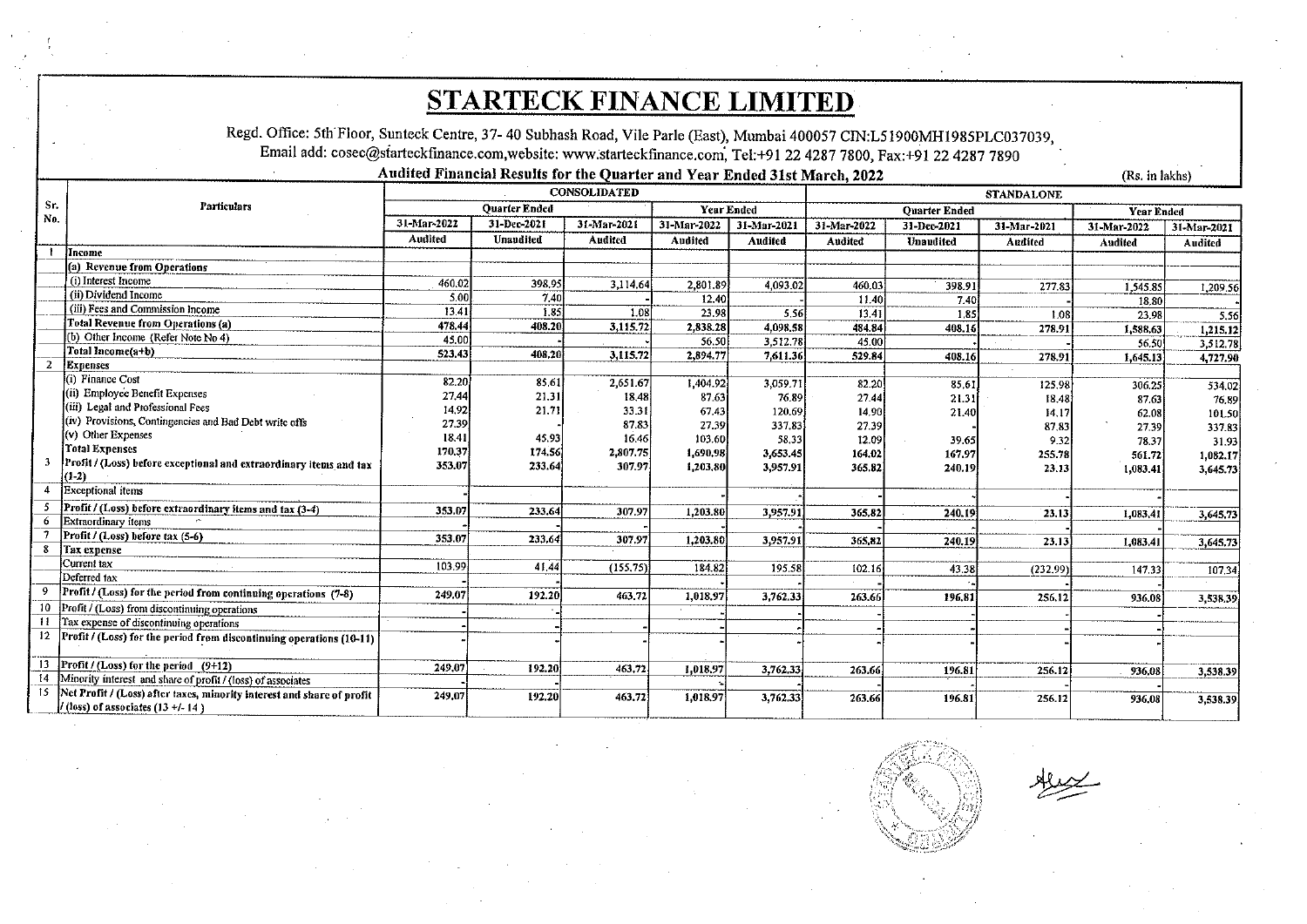Regd. Office: 5th Floor, Sunteck Centre, 37-40 Subhash Road, Vile Parle (East), Mumbai 400057 CIN:L51900MH1985PLC037039, Email add: cosec@starteckfinance.com,website: www.starteckfinance.com, Tel:+91 22 4287 7800, Fax:+91 22 4287 7890

Audited Financial Results for the Quarter and Year Ended 31st March, 2022 **(Rs. in lakhs)** (Rs. in lakhs)

|     |                                                                        | <b>CONSOLIDATED</b> |                      |             |             | <b>STANDALONE</b> |                      |             |             |             |                   |  |
|-----|------------------------------------------------------------------------|---------------------|----------------------|-------------|-------------|-------------------|----------------------|-------------|-------------|-------------|-------------------|--|
| Sr. | <b>Particulars</b>                                                     |                     | <b>Ouarter Ended</b> |             | Year Ended  |                   | <b>Ouarter Ended</b> |             |             |             | <b>Year Ended</b> |  |
| No. |                                                                        | 31-Mar-2022         | 31-Dec-2021          | 31-Mar-2021 | 31-Mar-2022 | 31-Mar-2021       | 31-Mar-2022          | 31-Dec-2021 | 31-Mar-2021 | 31-Mar-2022 | 31-Mar-2021       |  |
|     |                                                                        | Audited             | <b>Unaudited</b>     | Audited     | Audited     | Audited           | Audited              | Unaudited   | Audited     | Audited     | Audited           |  |
| -16 | Other Comprehensive Income                                             |                     |                      |             |             |                   |                      |             |             |             |                   |  |
|     | (a) Items that will not be reclassified to profit & loss               |                     |                      |             |             |                   |                      |             |             |             |                   |  |
|     | Fair Value Gain/(Loss) of investment held through OCI                  | 371.59              | 2.35                 | 362.88      | 476.59      | 411.09            | 371.59               | 2.35        | 362,88      | 476.59      | 411.09            |  |
|     | (b) Income Tax relating to items that will not be classified to profit |                     |                      |             |             |                   |                      |             |             |             |                   |  |
|     | l& Ioss                                                                |                     |                      |             |             |                   |                      |             |             |             |                   |  |
|     | (c) Items that will be reclassified to profit & loss                   |                     |                      |             |             |                   |                      |             |             |             |                   |  |
|     | (d) Income Tax relating to items that will be profit & loss            |                     |                      |             |             |                   |                      |             |             |             |                   |  |
|     | <b>Total Other Comprehensive Income</b>                                | 371.59              | 2.35                 | 362.88      | 476.59      | 411.09            | 371.59               | 2.35        | 362,88      | 476.59      | 411.09            |  |
|     | Total Comprehensive Income (15+/-16)                                   | 620.67              | 194.55               | 826.60      | 1,495.57    | 4,173.42          | 635.25               | 199.16      | 619,00      | 1,412.67    | 3.949.48          |  |
| 18  | Net profit attributable to                                             |                     |                      |             |             |                   |                      |             |             |             |                   |  |
|     | Owner of parents                                                       | 249.07              | 192.20               | 463.72      | 1,018,97    | 3,762.33          | 263.66               | 196.81      | 256.12      | 936.08      | 3,538.39          |  |
|     | Non-controlling interest                                               |                     |                      |             |             |                   |                      |             |             |             |                   |  |
| 19  | Other Comprehensive Income attribuable to                              |                     |                      |             |             |                   |                      |             |             |             |                   |  |
|     | Owner of parents                                                       | 371.59              | $-2.35$              | 362.88      | 476.59      | 411.09            | 371.59               | 2.35        | 362.88      | 476.59      | 411.09            |  |
|     | Non-controlling interest                                               |                     |                      |             |             |                   |                      |             |             |             |                   |  |
|     | Total Comprehensive Income attribuable to                              |                     |                      |             |             |                   |                      |             |             |             |                   |  |
|     | Owner of parents                                                       | 620.67              | 194.55               | 826.60      | 1,495.57    | 4,173.42          | 035.25               | 199,16      | 619.00      | 1,412.67    | 3,949.48          |  |
|     | Non-controlling interest                                               |                     |                      |             |             |                   |                      |             |             |             |                   |  |
|     | Paid-up equity share capital (Face value Rs. 10/-)                     | 991.03              | 991.03               | 991.03      | 991.03      | 991.03            | 991.03               | 991.03      | 991.03      | 991.03      | 991.03            |  |
| 22  | Earnings per share (of Rs. 10/-each) (not annualised):                 |                     |                      |             |             |                   |                      |             |             |             |                   |  |
|     | (a) Basic                                                              | 2.51                | 1,94                 | 4.68        | 10.28       | 37.96             | 2.66                 | 1.99        | 2,58        | 9.45        | 35.70             |  |
|     | (b) Diluted                                                            | 2.51                | 1.94                 | 4.68        | 10.28       | 37.96             | 2.66                 | 1.99        | 2.58        | 9.45        | 35.70             |  |

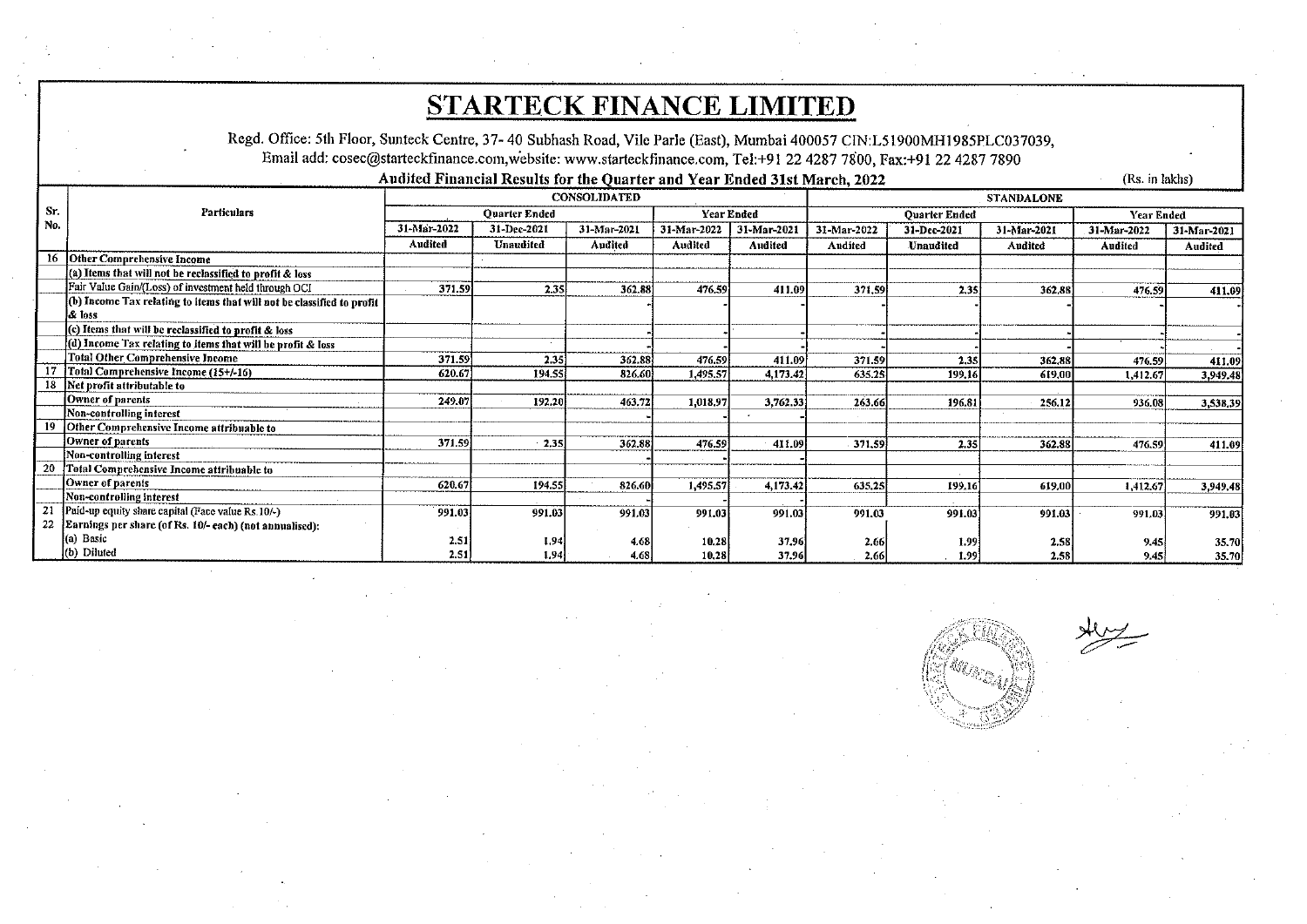Regd. Office: 5th Floor, Sunteck Centre, 37-40 Subhash Road, Vile Parle (East), Mumbai 400057 CIN:L51900MHl985PLC037039, Email add:cosec@staiteckfinance.com,website:www.starteckfinance.com, tel:+91224287 7800, Fax:+91224287 7890

#### **Audited Financial Results for the Quarter and Year Ended 31st March, 2022**

Notes:

The Financial results have been prepared in accordnace with applicable accounting standards prescribed under section 133 of the Companies Act, 2013 read with (Indian Accounting Standard) Rules, 2015 (Ind As), as amended fr T principles generally accepted in India and in compliance with regulation 33 of the SEBI (Listing obligations and Disclosure Requirements) Regulations, 2015, as amended (the Listing Regulations").

2 The above audited results (Standalone and Consolidated) for the quarter and year ended March 31, 2022 have been reviewed by the Audit Committee and approved by the Board of Directors at their meetings held on May 27, 202 Consolidated) for the quarter and year ended March 31, 2022 have been audited by the Statutory Auditors of the Company who have expressed an unmodified opinion.

3 The Company operates under single activity, hence there are no reportable segments, as per Ind AS 108 dealing with Operating Segment.

- 4 During the quarter ended March 31, 2022, the Company sold its entire stake in Starteck Housing Finance Private Limited to Minteck Holdings Private Limited, promoter group entity for a consideration of Rs 11.45cr and ther Slarteck housing Finance Private Limited has ceased to be subsidiary of the Company.
- 5 The Board recommends final dividend @2.5% i.e.Rs. 0.25/- per equity share having face value of Rs.10/- each subject to the approval of members in ensuring Annual General Meeting. The Promoter & Promoter Group have waived
- 6 The Equity shares of the Company have beenlisled on NationaJ Stock Exchange of India Limited on 4th May, 2022.
- 7 Figures pertaining to previous periods/year have been regrouped/rcclasSified wherever found necessary to conform to current period's/year's presentation.

For and on behalf of Board of Directors Starteck Finance Limited

Anand Shroff Director (DIN 08480489)

Place: Mumbai

Date: 27th May, 2022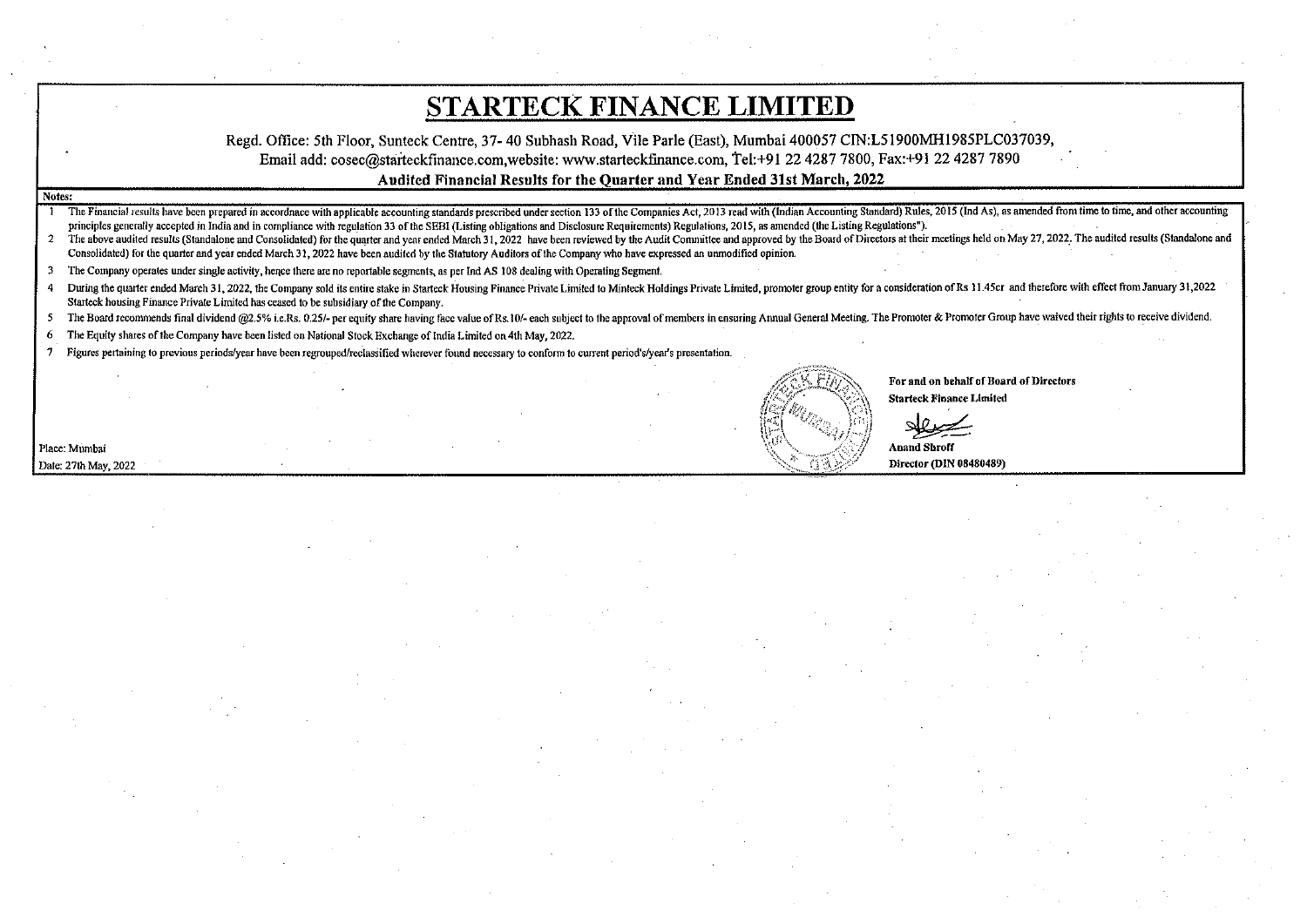Regd. Office: 5th Floor, Sunteck Centre, 37- 40 Subhash Road, Vile Parle (East), Mumbai 400057 CIN:L51900MH1985PLC037039 Email add: cosec@starteckfinance.com,website: www.starteckfinance.com, Tel:+91 22 4287 7800, Fax:+91 22 4287 7890

### Statement of Assets and Liabilities as at 31st March 2022

| (Rs in lakhs)                                    |                 |                  |                   |                  |  |  |  |  |
|--------------------------------------------------|-----------------|------------------|-------------------|------------------|--|--|--|--|
|                                                  | Consolidated    |                  | <b>Standalone</b> |                  |  |  |  |  |
| <b>Particulars</b>                               | As at           | As at            | As at             | As at            |  |  |  |  |
|                                                  | 31st March 2022 | 31st March 2021  | 31st March 2022   | 3 Ist March 2021 |  |  |  |  |
|                                                  | Audited         | Audited          | Audited           | Audited          |  |  |  |  |
| <b>ASSETS</b>                                    |                 |                  |                   |                  |  |  |  |  |
| <b>Financial assets</b>                          |                 |                  |                   |                  |  |  |  |  |
| (a) Cash and cash equivalents                    | 9.97            |                  |                   |                  |  |  |  |  |
| (b) Bank balances other than (a) above           | 382.77          | 400.25<br>956.52 | 6.97              | 181.39           |  |  |  |  |
| (c) Receivables                                  |                 |                  | 382.77            | 20.02            |  |  |  |  |
| - Other Receivables                              | 158.82          | 2,794.48         |                   |                  |  |  |  |  |
| (d) Loans                                        | 17,064.15       | 69,050.88        | 158.82            | 167.39           |  |  |  |  |
| (e) Investments                                  | 7,404.19        | 6,474.53         | 17,493.18         | 11,799.60        |  |  |  |  |
| (f) Other Financial Assets                       | 19.45           | 4.12             | 7,429.11          | 7,599.44         |  |  |  |  |
|                                                  |                 |                  | 19.45             | 16.85            |  |  |  |  |
| Non Financial assets                             |                 |                  |                   |                  |  |  |  |  |
| (a) Current Tax Assets                           | 273.65          | 223.23           | 102.46            |                  |  |  |  |  |
| (b) Investment Property                          | 1,454.85        | 1,479.43         |                   | 94.57            |  |  |  |  |
| (c) Other Non Financial Assets                   | 6.15            | 29.32            | 6.15              |                  |  |  |  |  |
|                                                  |                 |                  |                   | 29.30            |  |  |  |  |
| <b>Total Assets</b>                              | 26,774.00       | 81,412.75        | 25,598.91         | 19,908.56        |  |  |  |  |
| <b>EQUITY AND LIABILITIES</b>                    |                 |                  |                   |                  |  |  |  |  |
| <b>Financial Liabilities</b>                     |                 |                  |                   |                  |  |  |  |  |
| (a) Payables                                     |                 |                  |                   |                  |  |  |  |  |
| - Trade Payables                                 |                 |                  |                   |                  |  |  |  |  |
| - total outstanding dues of micro enterprises    |                 |                  |                   |                  |  |  |  |  |
| and small enterprises                            |                 |                  |                   |                  |  |  |  |  |
| - total outstanding dues of creditors other than |                 |                  |                   |                  |  |  |  |  |
| micro enterprises and small enterprises          | 34.21           | 50.89            | 29.79             | 29.08            |  |  |  |  |
| (b) Borrowings                                   | 9,228.20        | 64,043.50        | 9,228.20          |                  |  |  |  |  |
| (c) Other Financial Liabilities                  | 1,247.45        | 2,291.43         | 5.27              | 5,043.50         |  |  |  |  |
|                                                  |                 |                  |                   | 7.52             |  |  |  |  |
| Non Financial Liabilities                        |                 |                  |                   |                  |  |  |  |  |
| (a) Provisions                                   | 156.48          | 101.71           | 156.48            | 101.71           |  |  |  |  |
| (b) Other Non Financial Liabilities              | 12.39           | 267.89           | 12.39             | 13.59            |  |  |  |  |
| (c) Current Tax Liabilties                       |                 |                  | 57.05             | 8.76             |  |  |  |  |
|                                                  |                 |                  |                   |                  |  |  |  |  |
| Equity                                           |                 |                  |                   |                  |  |  |  |  |
| (a) Equity Share Capital                         | 991.03          | 991.03           | 991.03            | 991.03           |  |  |  |  |
| (b) Other Equity                                 | 15,104.24       | 13,666.30        | 15,118.70         | 13,713.37        |  |  |  |  |
|                                                  |                 |                  |                   |                  |  |  |  |  |
| <b>Total Equity and Liabilities</b>              | 26,774.00       | 81,412.75        | 25,598.91         | 19,908.56        |  |  |  |  |



For and on behalf of the Board of Directors Starteck Finance Limited

 $\bar{z}$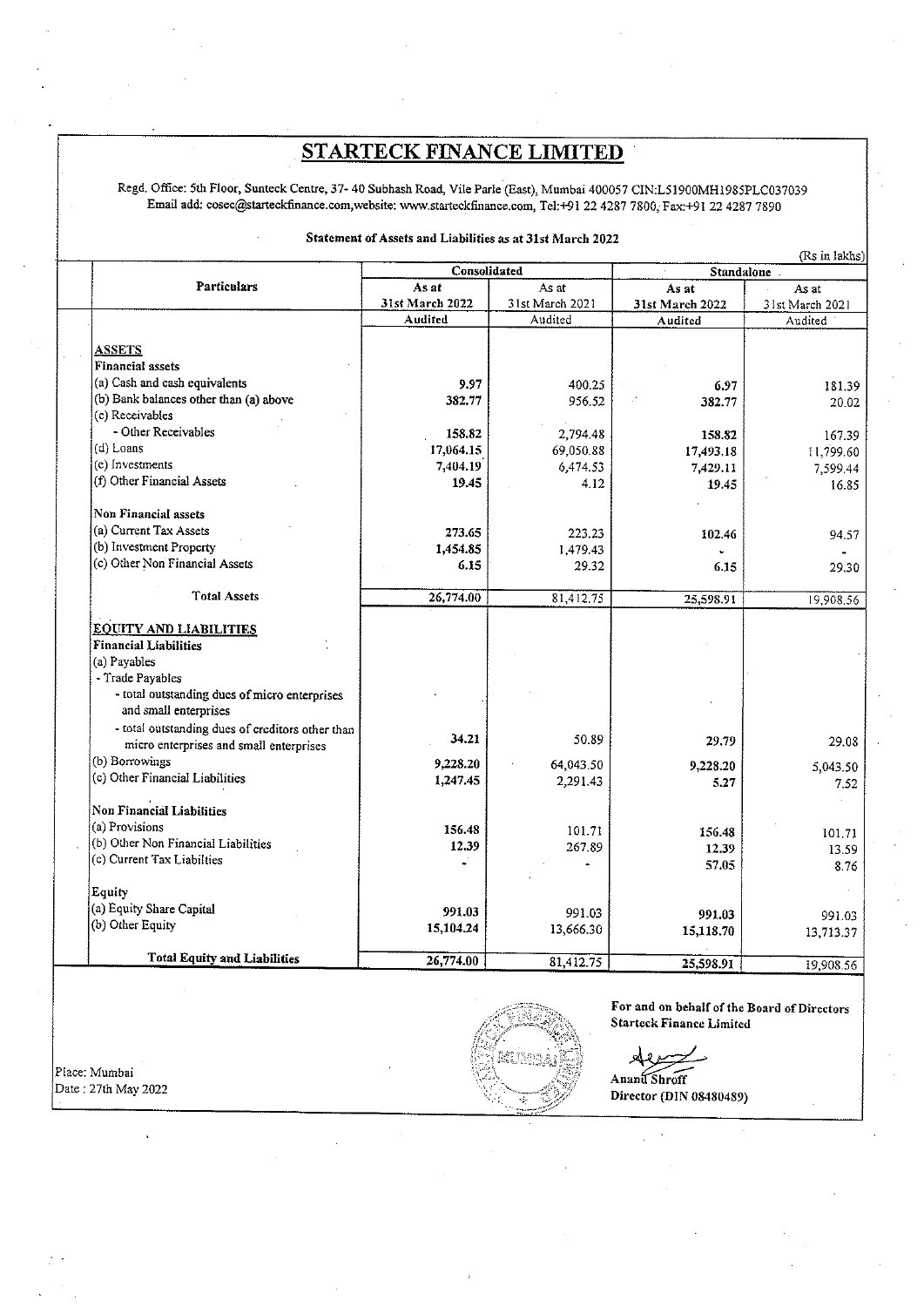Regd. Office: 5th Floor, Sunteck Centre, 37- 40 Subhash Road, Vile Parle (East), Mumbai 400057 CIN:L5 ! 900MH1985PLC037039 Email add: cosec@starteckfinance.com,website: www.starteckfinance.com, Tel:+91 22 4287 7800, Fax:+91 22 4287 7890

| (Rs in Lakhs)                                                          |                 |                 |                 |                 |  |  |  |
|------------------------------------------------------------------------|-----------------|-----------------|-----------------|-----------------|--|--|--|
|                                                                        | Consolidated    | Standalone      |                 |                 |  |  |  |
| Particulars                                                            | Year ended      | Year ended      | Year ended      | Year ended      |  |  |  |
|                                                                        | 31st March 2022 | 31st March 2021 | 31st March 2022 | 31st March 2021 |  |  |  |
|                                                                        | Audited         | Audited         | Audited         | Audited         |  |  |  |
|                                                                        |                 |                 |                 |                 |  |  |  |
| <b>Cash Flow from Operating Activities</b>                             |                 |                 |                 |                 |  |  |  |
| Profit before tax as per Statement of Profit and Loss                  | 1,203.80        | 3,957.90        | 1,083.41        | 3,645.72        |  |  |  |
| Adjusted for:                                                          |                 |                 |                 |                 |  |  |  |
| Gain/Loss on sale of Investment                                        | (56.50)         | (3, 476.52)     | (56.50)         | (3, 476.52)     |  |  |  |
| Amortisation of Investment                                             | 46.93           |                 | 46.93           |                 |  |  |  |
| Interest on IT Refund                                                  |                 | (36.25)         |                 | (36.25)         |  |  |  |
| Dividend Income                                                        | (12.40)         |                 | (18.80)         |                 |  |  |  |
| Provisions, Contingencies and Bad Debt write offs                      | 27.39           | 337.83          | 27.39           | 337.83          |  |  |  |
| <b>Operating Profit before Working Capital Changes</b>                 | 1,209.22        | 782.95          | 1,082.43        | 470.78          |  |  |  |
| (Increase)/Decrease in Financial Asset                                 | 54,607.06       | (62,996.54)     | (5,687.61)      | (1, 252.37)     |  |  |  |
| (Increase)/Decrease in Non Financial Asset                             | 23.17           | (1.29)          | 23.16           | (25.85)         |  |  |  |
| Increase/(Decrease) in Financial Liabilities                           | (55, 875.96)    | 57,405.93       | 4,185.42        | (3,823.19)      |  |  |  |
| Increase/(Decrease) in Non Financial Liabilities                       | (228.14)        | (322.25)        | 26.16           | (633.83)        |  |  |  |
| <b>Cash Generated from Operations</b>                                  | (264.66)        | (5,131.19)      | (370.44)        | (5,264.46)      |  |  |  |
| Less: Income Tax Paid                                                  | 229.00          | (168.50)        | 106.93          | (258.80)        |  |  |  |
| Net Cash from / (used in) Operating Activities (A)                     | (493.65)        | (4,962.69)      | (477.37)        | (5,005.66)      |  |  |  |
|                                                                        |                 |                 |                 |                 |  |  |  |
| <b>Cash Flow from Investing Activities</b><br><b>Business Disposal</b> |                 |                 |                 |                 |  |  |  |
| Interest on IT Refund                                                  | 15.33           |                 |                 |                 |  |  |  |
|                                                                        |                 | 36.25           |                 | 36.25           |  |  |  |
| Dividend Income                                                        | 12.40           |                 | 18.80           |                 |  |  |  |
| Proceeds from Sale of Investment                                       | 106.60          | 6.699.66        | 1,251.60        | 6,699.66        |  |  |  |
| Purchase of Investment                                                 | (595.10)        | (2,030.35)      | (595.10)        | (2,030.35)      |  |  |  |
| Net Cash from / (used in) Investing Activities (B)                     | (460.77)        | 4,705.56        | 675.30          | 4,705.56        |  |  |  |
| <b>Cash Flow from Financing Activities</b>                             |                 |                 |                 |                 |  |  |  |
| Dividend Paid                                                          | (7.35)          | (8.17)          | (7.35)          | (8.17)          |  |  |  |
| Fixed Deposit (Creation)/Maturity                                      | 571.50          | 160.00          | (365.00)        | (12.50)         |  |  |  |
| Net Cash from / (used in) Financing Activities (C)                     | 564.15          | 151.83          | (372.35)        | (20.67)         |  |  |  |
|                                                                        |                 |                 |                 |                 |  |  |  |
| Net Increase/ (Decrease) in Cash and Cash Equivalents                  |                 |                 |                 |                 |  |  |  |
| $(A+B+C)$                                                              | (390.28)        | (105.30)        | (174.42)        | (320.77)        |  |  |  |
| Cash and Cash Equivalents - Opening Balance                            | 400.25          | 505.55          | 181.39          | 502.16          |  |  |  |
| Cash and Cash Equivalents - Closing Balance                            | 9.97            | 400.25          | 6.97            | 181.39          |  |  |  |

*'i,.,,* 

Cash Flow Statement

For and on behalf of the Board of Directors

Starteck Finance Limited<br>  $\overbrace{\phantom{a}}^{St}$  Alexand Shroff ""::::4] **Anand Shroff** 

Date: 27th May 2022  $\qquad \qquad$  Director (DIN 08480489)

Place: Mumbai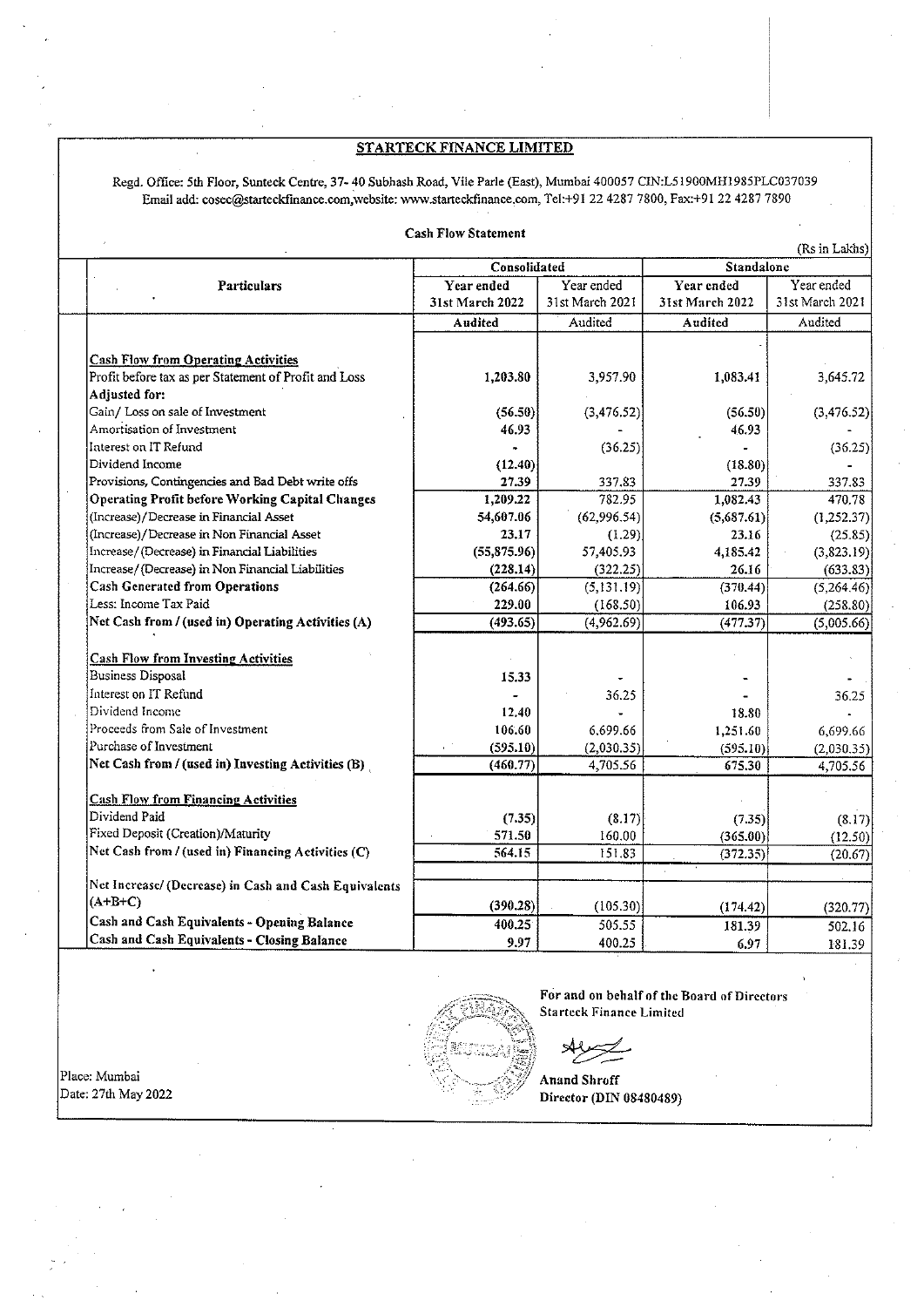



# **Independent Auditor's Report**

# To The Board of Directors of **Starteck Finance Limited**

# **Report on the audit of the Standalone Financial Results**

### **Opinion**

We have audited the accompanying standalone financial results of **Starteck Finance Limited** ('the Company') for the quarter and year ended  $31<sup>st</sup>$  March, 2022, being submitted by the Company pursuant to the requirement of Regulation 33 of the SEBI (Listing Obligations and Disclosure Requirements) Regulations, 2015, as amended ("Listing Regulations").

In our opinion and to the best of our information and according to the explanations given to us, these standalone financial results:

- (i) are presented in accordance with the requirements of Regulation 33 of the listing Regulations in this regard; and
- (ii) give a true and fair view in conformity with the recognition and measurement principles laid down in the applicable accounting standards and other accounting principles generally accepted in India, of the net profit and other comprehensive income and other financial information for the quarter and year ended 31<sup>st</sup> March, 2022.

### **Basis for Opinion**

We conducted our audit in accordance with the Standards on Auditing (SAs) specified under Section 143(10) of the Companies Act, 2013 (the Act). Our responsibilities under those Standards are further described in the Auditor's Responsibilities for the Audit of the Standalone Financial Results section of our. report. We are independent of the Company in accordance with the Code of Ethics issued by the Institute of Chartered. Accountants of India (ICAI) together with the ethical requirements that are relevant to our audit of the standalone financial results under the provisions of the Act and the Rules thereunder, and we have fulfilled our other ethical responsibilities in accordance with these requirements and the Code of Ethics.

We believe that the audit evidence we have obtained is sufficient and appropriate to provide a basis for our audit opinion.

#### **Management's Responsibilities for the Standalone Financial Results**

These standalone quarterly financial results have been prepared on the basis of the standalone annual financial statements. The Company's Board of Directors are responsible for the preparation of these standalone financial results that give a true and fair view of the net profit and other comprehensive income and other financial information in accordance with the applicable accounting standards prescribed under Section 133 of the Act, read with relevant rules issued thereunder and other accounting principles generally accepted in India and in compliance with Regulation 33 of the Listing Regulations.



701, Stanford Office Condominium Near Shoppers Stop, S.V.Road Andheri (West), Mumbai - 400058, India Phone: +91 22 62392666

E- mail: mumbai@mkps.in | Web : www.mkps.in

Also At: New Delhi, Bangaluru,Gurugram, Hyderabad, Kolkata, Raipur, Nagpur, Bhubaneswar, Cuttack, Sambalpur, Rourkela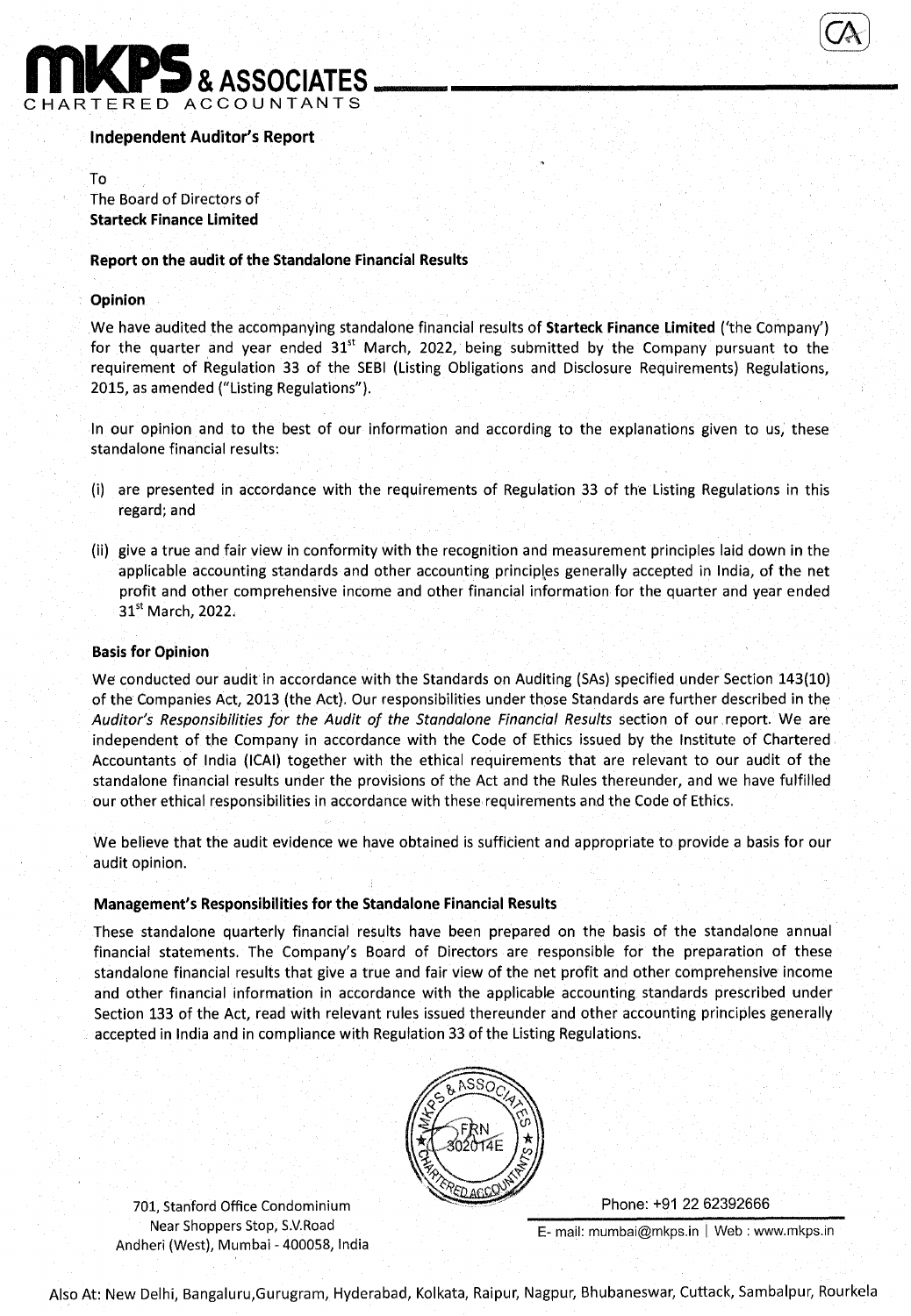This responsibility also includes maintenance of adequate accounting records in accordance with the provisions of the Act for safeguarding of the assets of the Company and for preventing and detecting frauds and other irregularities; selection and application of appropriate accounting policies; making judgments and estimates that are reasonable and prudent; and design, implementation and maintenance of adequate internal financial controls, that were operating effectively for ensuring the accuracy and completeness of the accounting records, relevant to the preparation and presentation of the standalone financial results that give a true and fair view and are free from material misstatement, whether due to fraud or error.

In· preparing the standalone financial results, the Board of Directors are responsible for assessing the Company's ability to continue as a going concern, disclosing, as applicable, matters related to going concern and using the going concern basis of accounting unless the Board of Directors either intends to liquidate the Company or to cease operations, or has no realistic alternative but to do so.

The Board of Directors are also responsible for overseeing the Company's financial reporting process.

# **Auditor's Responsibilities for the Audit of the Standalone Financial Results**

Our objectives are to obtain reasonable assurance about whether the standalone financial results as a whole are free from material misstatement, whether due to fraud or error, and to issue an auditor's report that includes our opinion. Reasonable assurance is a high level of assurance but is not a guarantee that an audit conducted in accordance with SAs will always detect a material misstatement when it exists. Misstatements can arise from fraud or error and are considered material if, individually or in the aggregate, they could reasonably be expected to influence the economic decisions of users taken on the basis of these standalone financial results.

As part of an audit in accordance with SAs, we exercise professional judgment and maintain professional skepticism throughout the audit. We also:

- Identify and assess the risks of material misstatement of the standalone financial results, whether due to fraud or error, design and perform audit procedures responsive to those risks, and obtain audit evidence that is sufficient and appropriate to provide a basis for our opinion. The risk of not detecting a material misstatement resulting from fraud is higher than for one resulting from error, as fraud may involve collusion, forgery, intentional omissions, misrepresentations, or the override of internal control.
- Obtain an understanding of internal control relevant to the audit in order to design audit procedures that are appropriate in the circumstances. Under section 143(3}(i) of the Act, we are also responsible for expressing our opinion on whether the Company has adequate internal financial control system in place and the operating effectiveness of such controls.
- Evaluate the appropriateness of accounting policies used and the reasonableness of accounting estimates and related disclosures made by the Board of Directors.
- Conclude on the appropriateness of the Board of Directors' use of the going concern basis of accounting and, based on the audit evidence obtained, whether a material uncertainty exists related to events or conditions that may cast significant doubt on the Company's ability to continue as a going concern. If we conclude that a material uncertainty exists, we are required to draw attention in our auditor's report to the related disclosures in the standalone financial results or, if such disclosures are inadequate, to modify our opinion. Our conclusions are based on the audit evidence obtained up to the date of our auditor's report. However, future events or conditions may cause the Company to cease to continue as a going concern.

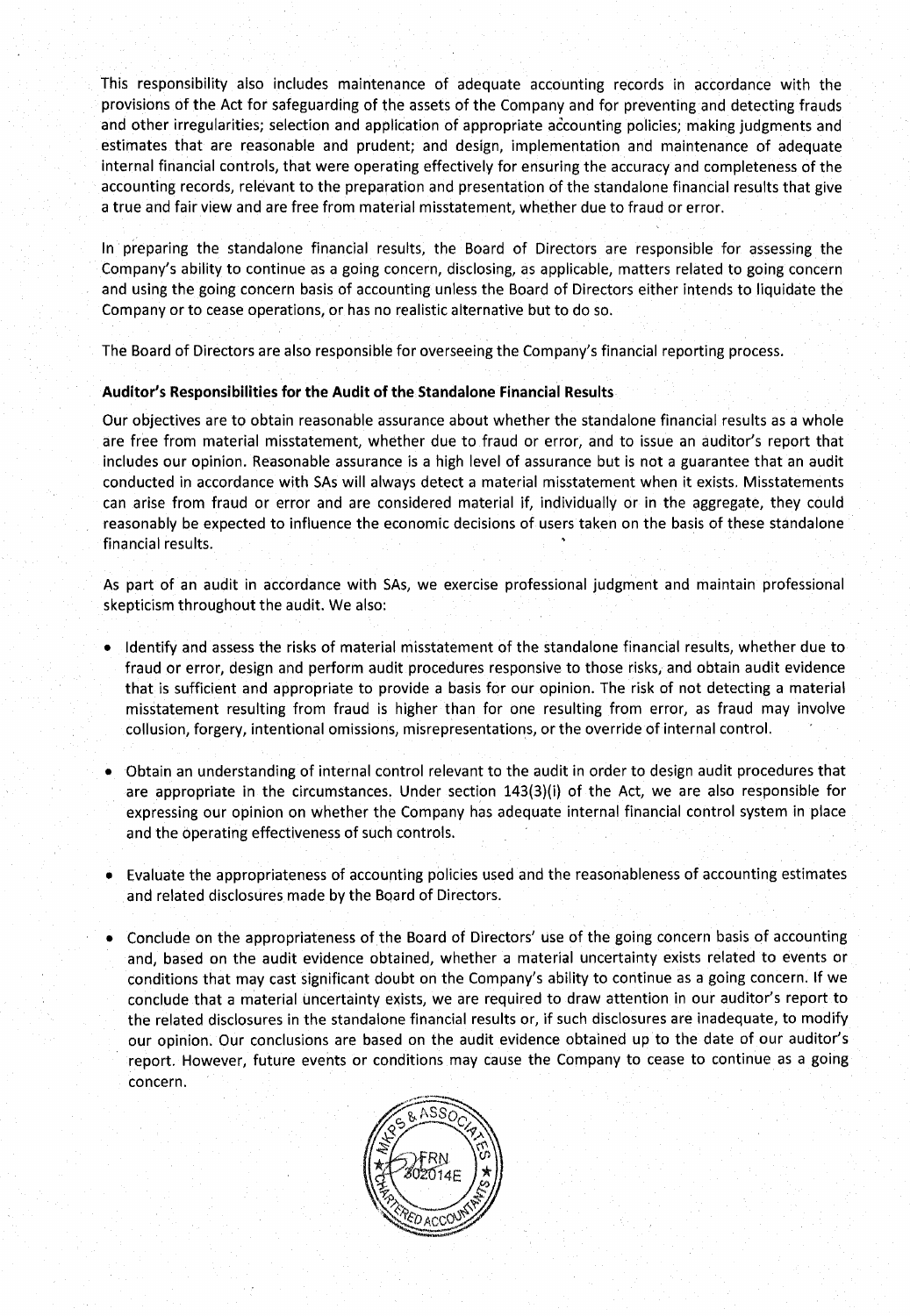Evaluate the overall presentation, structure and content of the standalone financial results, including the disclosures, and whether the standalone financial results represent the underlying transactions and events in a manner that achieves fair presentation.

Materiality is the magnitude of misstatements in the standalone financial statements that individually or in aggregate makes it probable that the economic decisions of a reasonably knowledgeable user of the standalone financial statements may be influenced. We consider quantitative materiality and qualitative factors in (i) planning the scope of our audit work and in evaluating the results of our work and (ii) to evaluate the effect of any identified misstatements in the standalone financial statements.

We communicate with those charged with governance regarding, among other matters, the planned scope and timing of the audit and significant audit findings, including any significant deficiencies in internal control that we identify during our audit.

We also provide those charged with governance with a statement that we have complied with relevant ethical requirements regarding independence, and to communicate with them all relationships and other matters that may reasonably be thought to bear on our independence, and where applicable, related safeguards.

### **Other Matters:**

The Standalone Financial Results include the results for the quarter ended March 31, 2022 being the balancing figure between audited figures in respect of full financial year and the published unaudited year to date figures up to the third quarter of the current financial year which were subject to limited review by us.

The comparative financial information of the Company for the quarter and year ended March 31 2021, were audited by predecessor auditor who expressed an unmodified opinion on those financial results vide their report dated June 25, 2021

Our opinion is not modified in respect of these matters.

For **MKPS & ASSOCIATES**  Chartered Accountants ICAI Firm registration No. - 302014E

*{)Y.u,~~* 

**~'rendra Khandal**  /Partner / Membership No. 065025 UDIN: 22065025AJTQVQ6958



Place: Mumbai Date: 27<sup>th</sup> May, 2022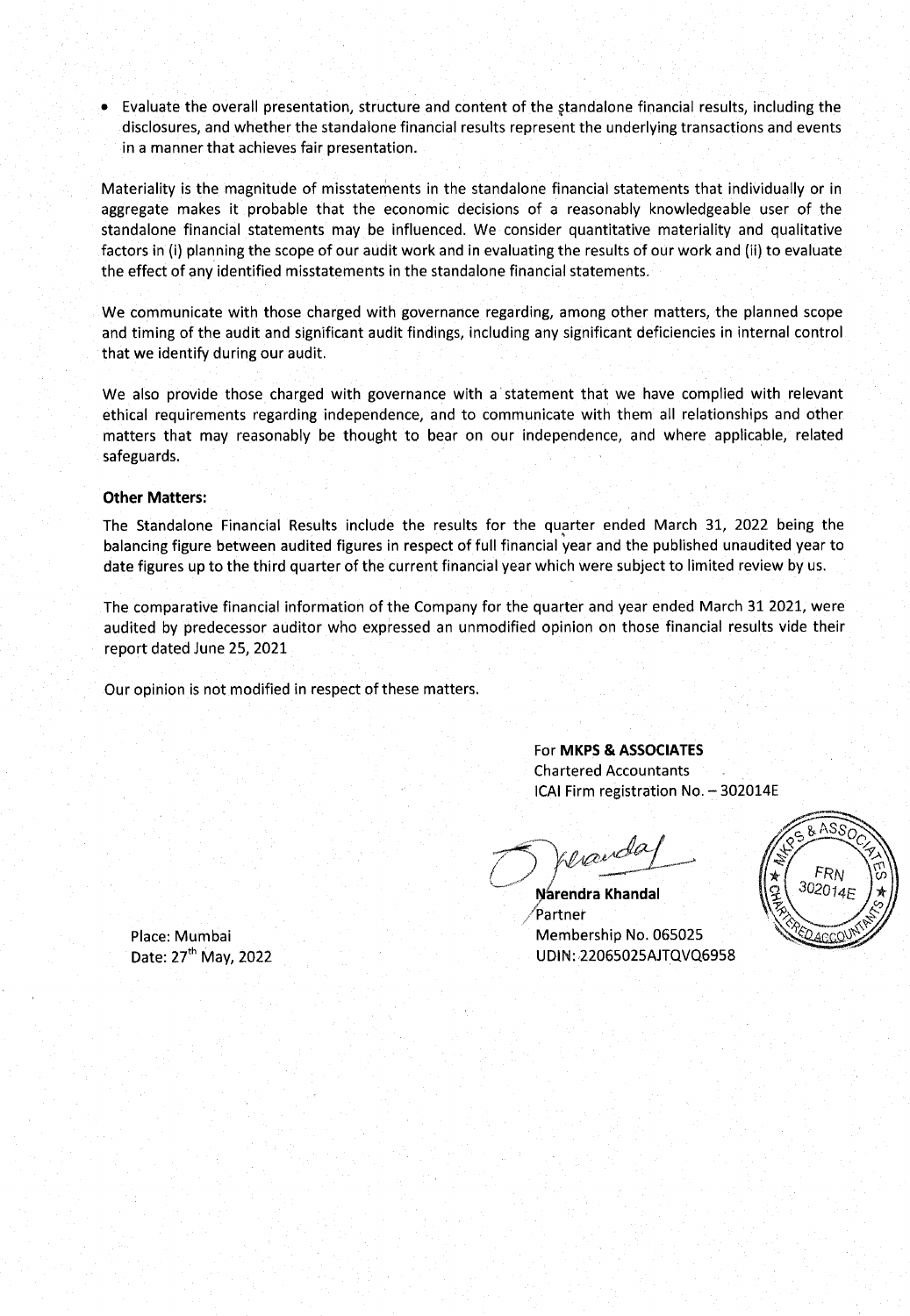



**Independent Auditor's Report** 

To The Board of Directors of **Starteck Finance Limited** 

## **Report on the audit of the Consolidated Financial Results**

**Opinion** 

" We have audited the accompanying consolidated financial results of **Starteck Finance Limited** ('the Parent Company') and its 3 subsidiaries (referred to as "the Group") for the quarter and year ended March 31st, 2022, being submitted by the Parent Company pursuant to the requirement of Regulation 33 of the SEBI. (Listing Obligations and Disclosure Requirements) Regulations, 2015, as amended ("Listing Regulations").

In our opinion and to the best of our information and according to the explanations given to us and based on the consideration of reports of the other auditors on separate audited financial statements/ financial results of the subsidiary(ies), the accompanying consolidated financial results :

(i) include the financial results of following subsidiaries:

- V Can Exports Private Limited
- Chitta Finlease Private Limited
- Starteck Housing Finance Private Limited (upto 30<sup>th</sup> September, 2021)
- (ii) are presented in accordance with the requirements of Regulation 33 of the Listing Regulations in this regard; and
- (iii) give a true and fair view in conformity with the recognition and measurement principles laid down in the applicable accounting standards and other accounting principles generally accepted in India, of the net profit and other comprehensive income and other financial information for the quarter and year ended March 31st, 2022.

# **Basis for Opinion**

We conducted our audit in accordance with the Standards on Auditing (SAs) specified under Section 143(10) of the Companies Act, 2013 (the Act). Our responsibilities under those Standards are further described in the *Auditor's Responsibilities for the Audit of the Consolidated Financial Results* section of our report. We are independent of the Company in accordance with the Code of Ethics issued by the Institute of Chartered Accountants of India (ICAI) together with the ethical requirements that are relevant to our audit of the consolidated financial results under the provisions of the Act and the Rules thereunder, and we have fulfilled our other ethical responsibilities in accordance with these requirements and the Code of Ethics.

We believe that the audit evidence obtained by us and other auditors in terms of their report referred to in "Other matters" paragraph below is sufficient and appropriate to provide a basis for our audit opinion.



Phone: +91 22 62392666

E- mail: mumbai@mkps.in I Web : www.mkps.in

701, Stanford Office Condominium Near Shoppers Stop, S.V.Road Andheri (West), Mumbai - 400058, India

Also At: New Delhi, Bangaluru,Gurugram, Hyderabad, Kolkata, Raipur, Nagpur, Bhubaneswar, Cuttack, Sambalpur, Rourkela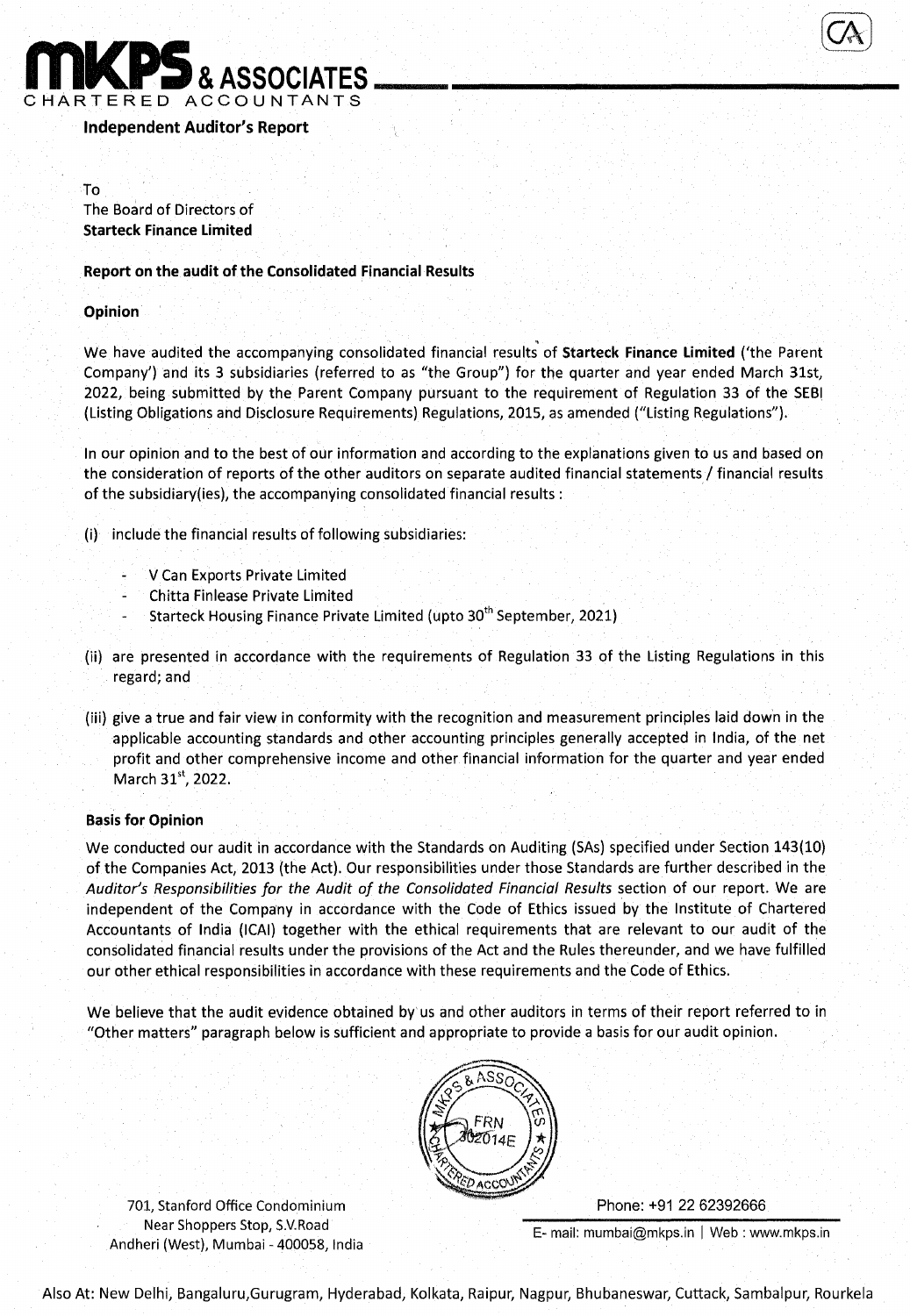# **Management's Responsibilities for the Consolidated Financial Results**

These Consolidated quarterly financial results have been prepared on the basis of the consolidated annual financial statements. The Parent Company's Board of Directors are responsible for the preparation of these consolidated financial results that give a true and fair view of the net profit and other comprehensive income and other financial information of the group in accordance with the applicable accounting standards prescribed under Section 133 of the Act, read with relevant rules issued thereunder and other accounting principles generally accepted in India and in compliance with Regulation 33 of the Listing Regulations.

The respective Board of Directors of the entities included in the group responsibility also includes maintenance of adequate accounting records in accordance with the provisions of the Act for safeguarding of the assets of the Company and for preventing and detecting frauds and other irregularities; selection and application of appropriate accounting policies; making judgments and estimates that are reasonable and prudent; and design, implementation and maintenance of adequate internal financial controls, that were operating effectively for ensuring the accuracy and completeness of the accounting records, relevant to the preparation and presentation of the consolidated financial results that give a true and fair view and are free from material misstatement, whether due to fraud or error.

In preparing the consolidated financial results, the Board of Directors of the entities included in the group are responsible for assessing the respective entity's ability to continue as a going concern, disclosing, as applicable, matters related to going concern and using the going concern basis of accounting unless the Board of Directors either intends to liquidate the Company or to cease operations, or has no realistic alternative but to do so.

The respective Board of Directors of the entities included in the group are also responsible for overseeing the financial reporting process of the Group.

# **Auditor's Responsibilities for the Audit of the Consolidated Financial Results**

Our objectives are to obtain reasonable assurance about whether the consolidated financial results as a whole are free from material misstatement, whether due to fraud or error, and to. issue an auditor's report that includes our opinion. Reasonable assurance is a high level of assurance but is not a guarantee that an audit conducted in accordance with SAs will always detect a material misstatement when it exists. Misstatements can arise from fraud or error and are considered material if, individually or in the aggregate, they could reasonably be expected to influence the economic decisions of users taken on the basis of these consolidated financial results.

As part of an audit in accordance with SAs, we exercise professional judgment and maintain professional skepticism throughout the audit. We also:

- Identify and assess the risks of material misstatement of the consolidated financial results, whether due to fraud or error, design and perform audit procedures responsive to those risks, and obtain audit evidence that is sufficient and appropriate to provide a basis for our opinion. The risk of not detecting a material misstatement resulting from fraud is higher than for one resulting from error, as fraud may involve collusion, forgery, intentional omissions, misrepresentations, or the override of internal control.
- Obtain an understanding of internal control relevant to the audit in order to design audit procedures that are appropriate in the circumstances. Under section 143(3)(i) of the Act, we are also. responsible for expressing our opinion on whether the Company has adequate internal financial control system in place and the operating effectiveness of such controls.

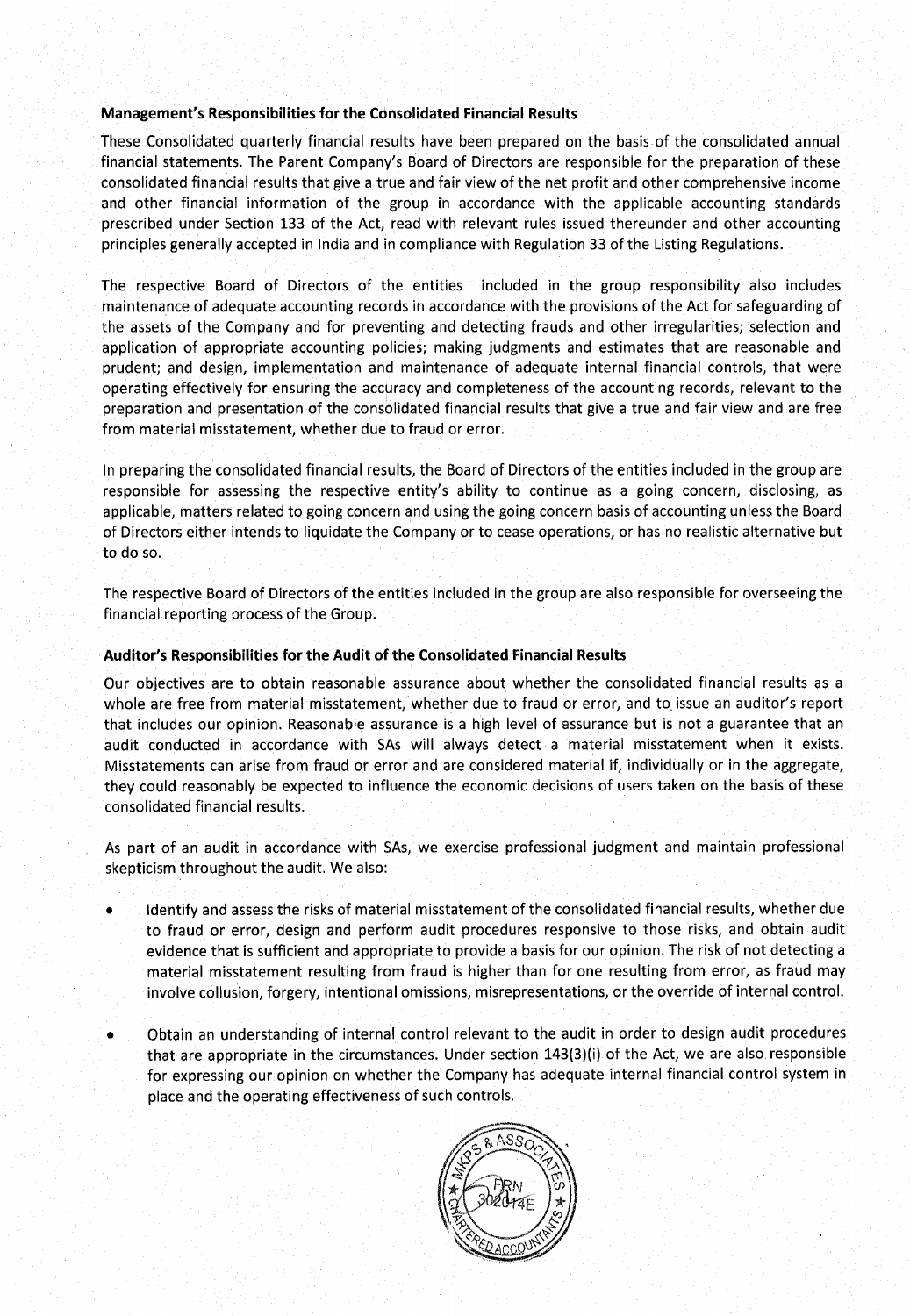- Evaluate the appropriateness of accounting policies used and the reasonableness of accounting estimates and related disclosures made by the Board of Directors.
- Conclude on the appropriateness of the respective Board of Directors' use of the going concern basis of accounting and, based on the audit evidence obtained, whether a material uncertainty exists related to events or conditions that may cast significant doubt on the respective entities ability to continue as a going concern. If we conclude that a material uncertainty exists, we are required to draw attention in our auditor's report to the related disclosures in the consolidated financial results or, if such disclosures are inadequate, to modify our opinion. Our conclusions are based on the audit evidence obtained up to the date of our auditor's report. However, future events or conditions may cause the Company to cease to continue as a going concern.
- Evaluate the overall presentation, structure and content of the consolidated financial results, including the disclosures, and whether the consolidated financial results represent the underlying transactions and events in a manner that achieves fair presentation.
- Obtain sufficient appropriate audit evidence regarding the financial results/ information of the entities within the Group to express an opinion on the consolidated financial statements. We are responsible for the direction, supervision and performance of the audit of the financial statements of such entities included in the consolidated financial statements of which we are independent auditors. For the other entities included in the consolidated financial statements, which have been audited by other auditors, such other auditors remain responsible for the direction, supervision and performance of the audits carried out by them. We remain solely responsible for our audit opinion.

Materiality is the magnitude of misstatements in the consolidated financial statements that individually or in aggregate makes it probable that the economic decisions of a reasonably knowledgeable user of the consolidated financial statements may be influenced. We consider quantitative materiality and qualitative factors in (i) planning the scope of our audit work and in evaluating the results of our work and (ii) to evaluate the effect of any identified misstatements in the consolidated financial statements.

We communicate with those charged with governance of the Parent Company of which we are the independent auditors regarding, among other matters, the planned scope and timing of the audit and significant audit findings, including any significant deficiencies in internal control that we identify during our audit.

We also provide those charged with governance with a statement that we have complied with relevant ethical requirements regarding independence, and to communicate with them all relationships and other matters that may reasonably be thought to bear on our independence, and where applicable, related safeguards.

We also performed procedures in accordance with the circular issued by the Securities Exchange Board of India (SEBI) under regulation 33(8) of the Listing Regulations, to the extent applicable.

### **Other Matters:**

• We did not audit the financial statements of the subsidiaries included in the consolidated financial statements, whose financial statements reflect total assets of Rs. 1,686.09 lakhs as at 31<sup>st</sup> March, 2022,